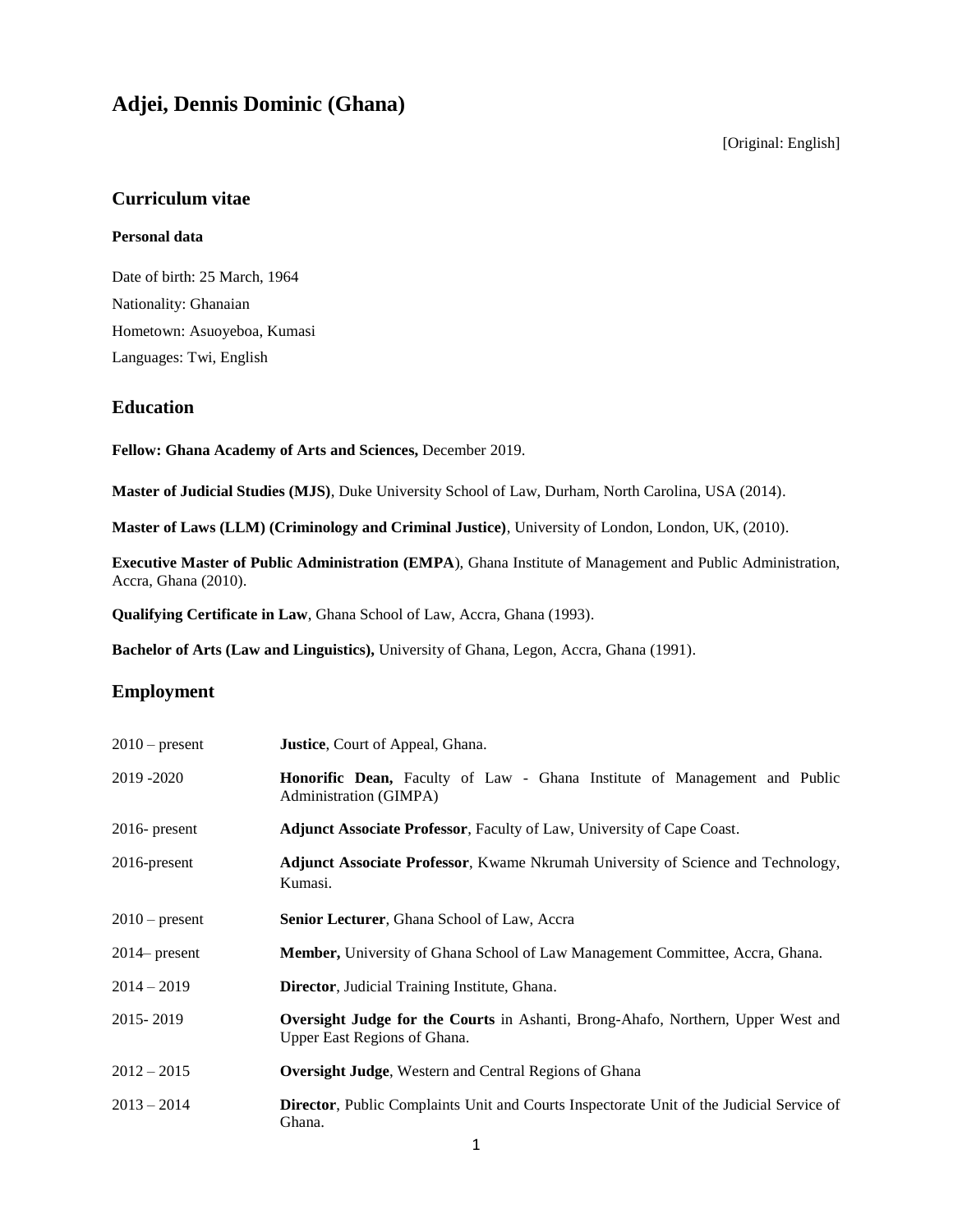| $1999 - 2010$ | Founder and Managing Partner, Holy Trinity Chambers, Kumasi, Ghana. |
|---------------|---------------------------------------------------------------------|
| $1993 - 1999$ | <b>Associate</b> , Owusu Bempah Law Chambers, Kumasi, Ghana.        |

# **National committees**

- 1. Member- National Mechanism for Reporting Human Rights and Follow up, 2021.
- 2. Joint Chairperson with Attorney-General and Minister for Justice-Joint steering committee for the Legal and Justice Sector Reform Programme -2015-2017.
- 3. Chairman-Timber Validation Committee, Ghana, 2014 2016.
- 4. Chairperson-Criminal Law Review committee to review the Criminal Offences Act, 1960(Act 29) and the Evidence Act, 1975, N.R.C.D. 323 regarding laws on corruption.

### **Other professional activities (selected)**

| 2017-present      | Chairperson, Africa Judicial Network on Environmental Law.                                                                            |
|-------------------|---------------------------------------------------------------------------------------------------------------------------------------|
| 2016              | <b>Consultant</b> , Reform of Sierra Leone's Judiciary to improve the efficient delivery of justice<br>to the people of Sierra Leone. |
| 2016              | <b>Chairman, First Sierra Leone Judicial Conference.</b>                                                                              |
| $2012 - 2016$     | <b>President</b> , Association of Magistrates and Judges of Ghana (AMJG).                                                             |
| 2012<br>- present | <b>Chairperson, Appeal Process Committee of the Judicial Service of Ghana.</b>                                                        |
| $2010$ present    | <b>Chairman, Private Process Service Committee of the Judicial Service of Ghana.</b>                                                  |
| $2008 - 2010$     | <b>President</b> , Ghana Bar Association, Ashanti Region Branch.                                                                      |
| $2008 - 2010$     | Bar Council Member, Ghana Bar Association.                                                                                            |

#### **International workshops/ training and conferences attended and made presentations**

- 1. Judicial Case Management, Trinidad and Tobago, 2018.
- 2. Greening the Judiciary, Maputo Mozambique, 2018.
- 3. Human Rights and Transgender, Johannesburg, South Africa 2018.
- 4. Migration and Human Rights, Washington DC, United States of America, 2018.
- 5. Conference on Water, Brasilia Brazil, 2017.
- 6. Environment and Green House effect, Johannesburg, South Africa, 2017.
- 7. Commonwealth Magistrates and Judges Association, Jersey Island Case Management, 2011.

### **Local workshops/ training and conferences attended and made presentations**

1. Inaugural Lecture as a Fellow of Ghana Academy of Arts and Sciences on the topic: "The Changing Trends in Land Law, Policy, Governance and Management under the Land Act, 2020 (Act 1036)" in Accra on 29th April, 2021.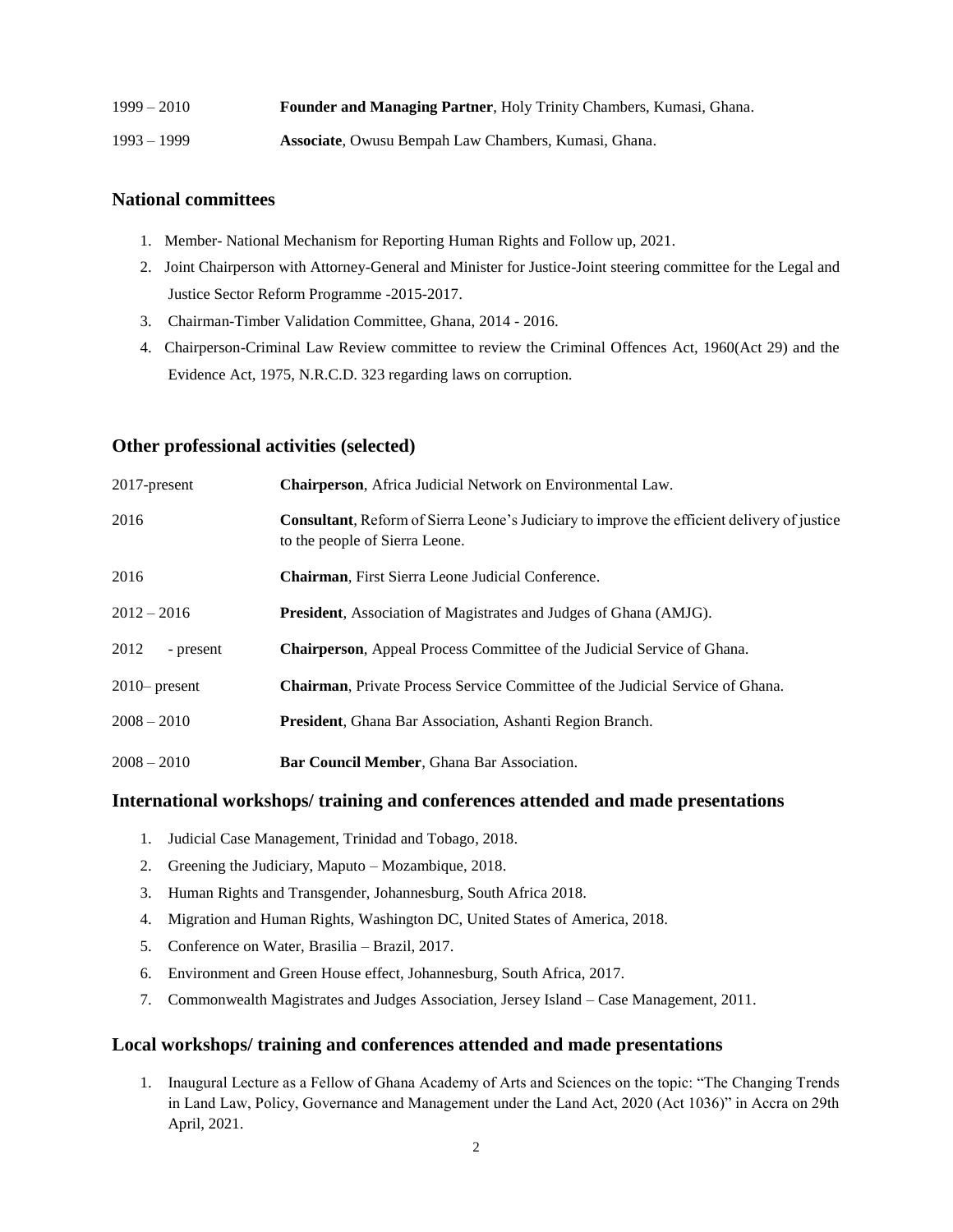- 2. The applicability of the Public Financial Management Act, 2016 (Act 921) to Management and Senior Staff Members of the Ghana Energy Commission- July, 2021.
- 3. Disclosures and Due Process: An examination of the right to silence in the Discovery Process and Case Management in Criminal Proceedings in Ghana- Ghana Bar Association- continuous Legal Education, Accra- April,2021.
- 4. The Role of the Members of the Judicial Committee of the National House of Chiefs in Kumasi- April, 2021.
- 5. Disclosures and Due Process: An Examination of the Right to Silence in the Discovery Process and Case Management in Criminal Proceedings in Ghana.- Bar-Bench - Faculty Lecture in Accra August, 2020.
- 6. Basic Training in Rules of Evidence for Public Utility Regulatory Authority in Koforidua, July, 2019.
- 7. The Role of a Mediator and Reasoning in Mediation Judgment Writing for Commissioners and Mediators of the Labour Commission, April, 2019.
- 8. Legal Education in Ghana and the Law Graduate; Challenges and prospects; University of Cape Coast Sixth Law Confab on 20th March 2019.
- 9. Interpretative Jurisdiction of the Supreme Court for Management and Senior Members of the Legal Aid Commission at Aburi, March, 2019.
- 10. The Anatomy of Trial from Commencing Action to Judgment- How do the changes made by C.I.87 fit in? Bar-Bench - Faculty Lecture, January 2019.
- 11. Case Management, Ethics and Human Trafficking, West Africa Regional Training Center Accra, 2012, 2013, 2014, 2015, 2016, 2017, 2018 and 2019.
- 12. Enforcement of Fundamental Human Rights and Supervisory Powers of the Courts; Ghana Bar Association at its Annual General Conference at Koforidua on 12th September 2018.
- 13. Promoting Human Rights Awareness in Business and its Relevance to the Ghanaian community; Human Rights Conference at Ghana Institute of Management and Public Administration (GIMPA) on 27th August 2018.
- 14. Execution Process in respect of the Decisions of Court and Quasi-Judicial Bodies; Ghana Bar Association as part of its Continuous Legal Education on 27th March 2018.
- 15. Presentation on "Types of Applications that may be filed under the High Court Civil (Procedure) Rules, 2004 (C.I 47)"; Ghana Bar Association as part of its Continuous Legal Education on 26th March 2018.
- 16. Continuous legal education on 20th March 2018.
- 17. The Use of Applications and Pre-Trial Protocols to Shorten Trials; Ghana Bar Association, Sensitisation Workshop on "Adoption in Ghana for High Court Judges", 8th February 2018.
- 18. Seminar for High Court Judges on "Causes or Matters Affecting Chieftaincy". 18th January 2018.
- 19. Council of Europe on Electronic Evidence, 2017 and 2018.
- 20. The Role of Regulatory Bodies in Nation Building at the Wisconsin University College Law Students' Week, Accra on 25th October 2017.
- 21. The Future of Legal Education in Ghana; Reflection on the Case of Professor Stephen Kwaku Asare v Attorney - General and General Legal Council. Organized by Legal Academics at the Kwame Nkrumah University of Science and Technology, Kumasi from 20th to 21st October 2017.
- 22. Rewarding Academic Excellence for a Higher Purpose The Royal Bank- COHSS Awards at the Kwame Nkrumah University of Science and Technology; 3rd March 2017.
- 23. Shippers' Authority and Judicial Training Conferences on Maritime Law, 2011, 2012, 2013, 2014, 2015 and 2017.
- 24. Training on Minerals and Mining Laws, Ghana Chamber of Commerce 2016 and 2017.
- 25. Accuracy and Error in the Criminal Justice Process; the role of the Bench, Bar and Faculty the University of Cape Coast Law Faculty Second Law Confab, April 2015.
- 26. Judicial Training Institute in collaboration with the French Embassy On Human Trafficking, 2015.
- 27. Contempt of Court in Ghana- Association of Magistrates and Judges of Ghana Conference, October 2014.
- 28. Deference Theory and Unfair Termination in Ghana
- 29. Case Management under the High Court Civil Procedure Rules, 2004,
- 30. C.I. 47.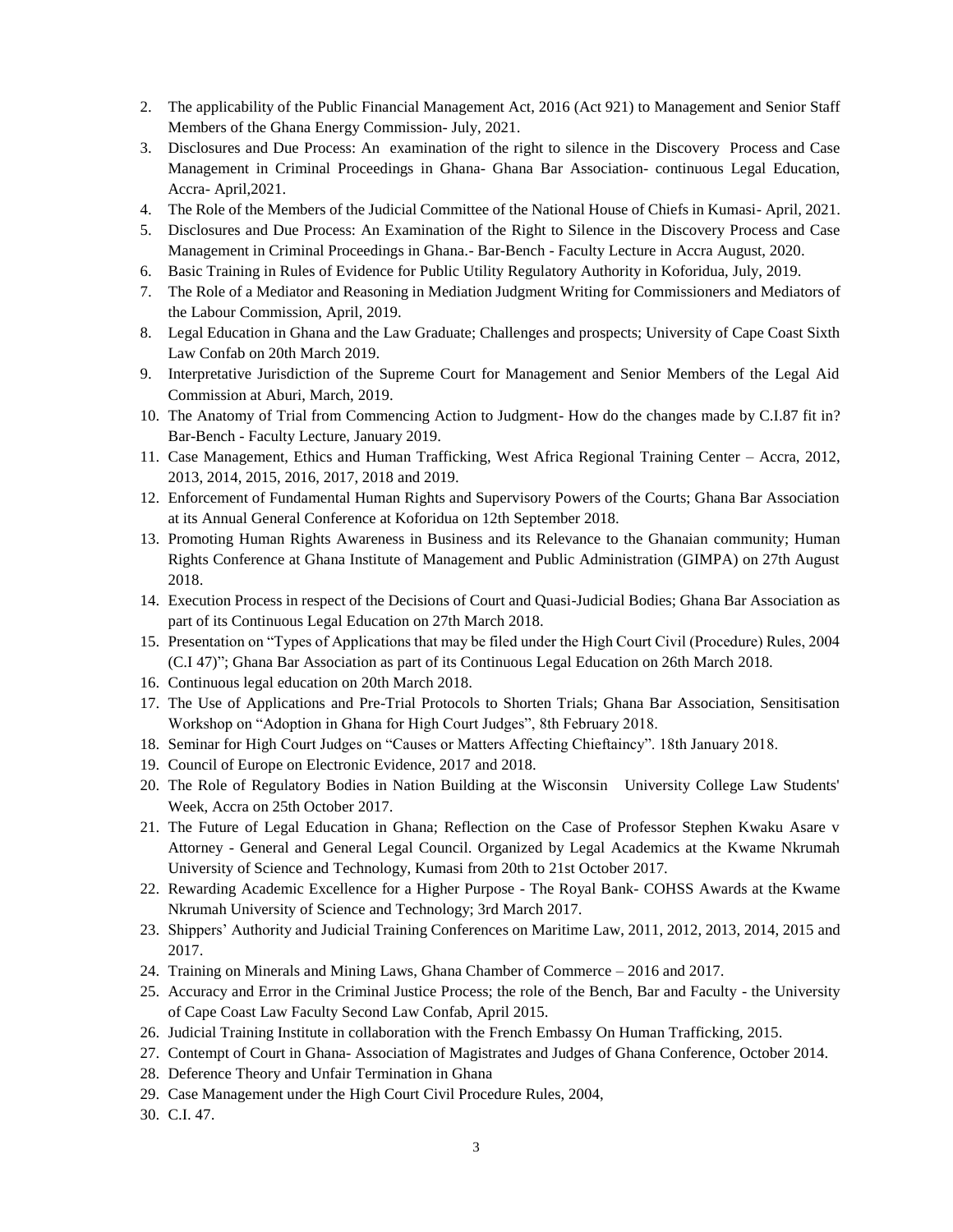#### 31. Association of Magistrates and Judges Conference (AMJG), 2011, 2012, 2013, 2014.

### **Positions held (non-legal)**

| $2014 - 2016$    | Pastoral Council Chairman, Christ the King Church, Accra, Ghana.                      |
|------------------|---------------------------------------------------------------------------------------|
| $2014 - 2016$    | <b>Supreme Trustee, Knights of Saint. John International, World Wide (USA).</b>       |
| 2012-2014        | President, Knights of Saint John, Ghana.                                              |
| 2012-2013        | Council Member, Saint Louis College of Education, Kumasi, Ghana.                      |
| $2007 - 2009$    | Board Chairman, Amaniampong Secondary School, Mampong, Ashanti                        |
| 2004-2014        | Board Chairman, Denyaseman Catholic Senior High School, Poano, Ghana.                 |
| $2002$ – present | Board Chairman, Saint. Patrick's Hospital, Offinso, Ghana.                            |
| $2002 - 2006$    | Grand President, Knights Of Saint. John International, Ghana.                         |
| 2000-2014        | Board Chairman, Afia Kobi Girls' Senior High School Kumasi, Ghana.                    |
| 2000-2009        | Board Chairman, Saint. Patrick Midwifery Training School, Offinso.                    |
| $2000 - 2008$    | Chairman, Archdiocesan Pastoral Council of the Catholic Archdiocese of Kumasi, Ghana. |
| $2000 - 2008$    | Chairman, Saint Peter's Vocational School.                                            |
| $1996 - 2006$    | President, Saint Peter's Catholic Church, Asuoyeboa, Kumasi, Ghana.                   |

### **Honorary position**

Knighted by His Holiness Pope Benedict XVI to The Order of St. Gregory, the Great on 18th October 2005.

#### **Publications**

#### **Textbooks**

- 1. Adjei, D.D. & Ackah- Yensu B.F. (2021) Alternative Dispute Resolution- A Ghanaian Perspective; Buck Press Limited Publisher, Ghana.
- 2. Adjei, D.D. (2021), Modern Approach to the Law of Interpretation in Ghana, 3rd Edition (Reprinted) Buck Press Limited Publisher, Ghana.
- 3. Book Criminal Practice and Procedure in Ghana (G-PAK Limited, 2<sup>nd</sup> Edition 2019).
- 4. Book Modern Approach to the Law of Interpretation in Ghana (G- PAK Limited,  $3<sup>rd</sup>$  Edition 2019).
- 5. Book Land Law, Practice and Conveyancing in Ghana (Adwinsa, 2<sup>nd</sup> Edition 2018).
- 6. Book- *Contemporary Criminal Law in Ghana* (G- PAK Limited, 2017).
- 7. Book Chapter -A Commitment to law, Development and Public Policy. "Progressive Chief", "Service Chiefs" and "Heads of Communities" in the Chieftaincy Institution of Ghana and their Legal Effect, pages 476 – 478. A Festchrift in Honour of Nana Dr SKB Asante edited by Richard Frimpong Oppong and Kissi Agyebeng published by Wildy, Sommonds & Hill Publishing 2016.